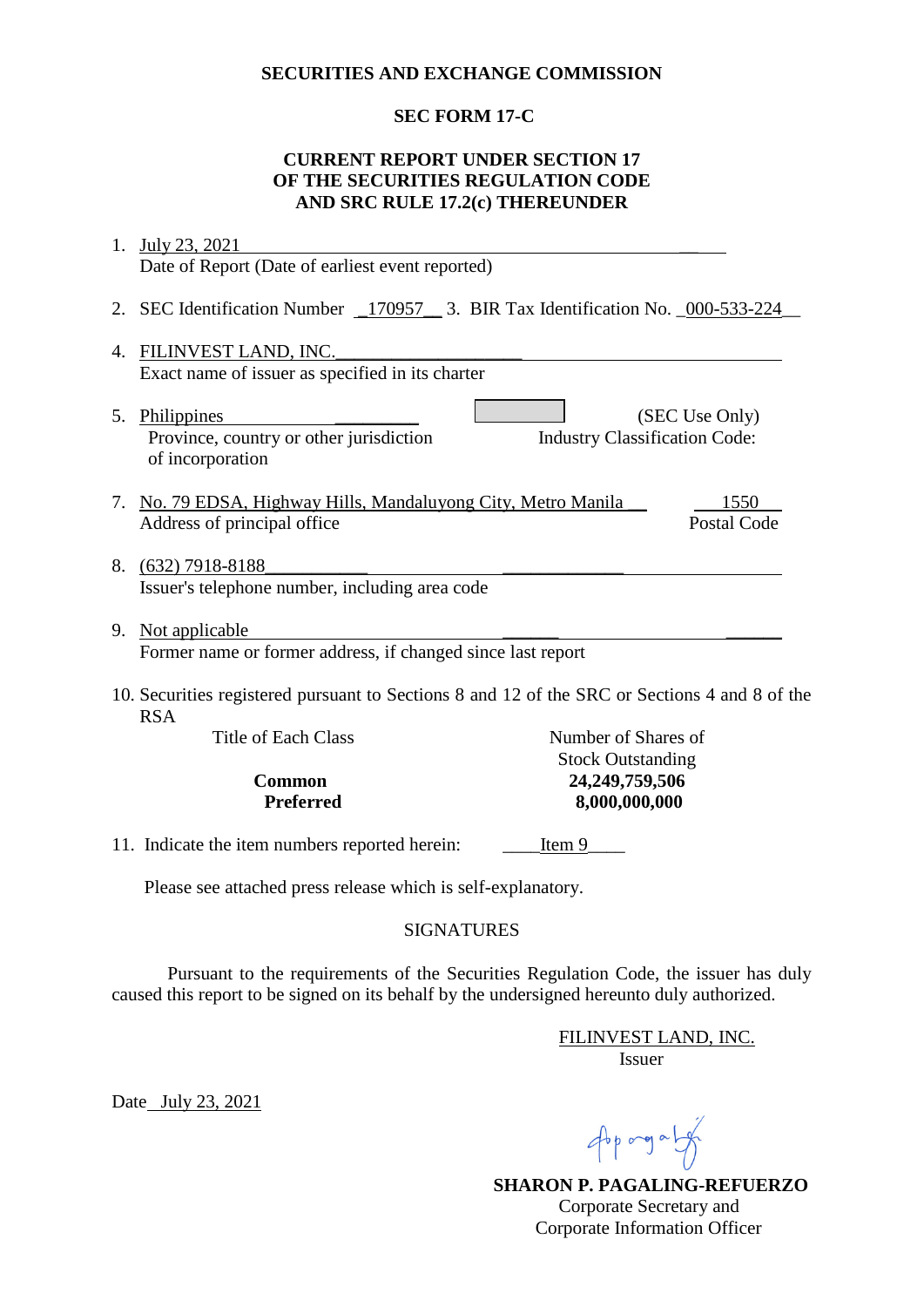

**PRESS RELEASE For Immediate Release**

 $\overline{\phantom{a}}$ 

For inquiries, please contact: Gizelle Anne Zita 09778075685 gizelleanne.zita@filinvestland.com

# **Filinvest REIT IPO offer starts July 23**

Filinvest REIT Corp. (FILREIT, formerly Cyberzone Properties, Inc.), the real estate investment trust (REIT) of Filinvest Land, Inc., has received a Permit to Sell from the Securities and Exchange Commission (SEC) for its initial public offering of up to ₱12.6 billion. The base offer of the IPO is 1,634,187,850 common shares, with an overallotment option of up to 163,418,785 common shares at an offer price of  $P7.00$  per share. At the current price, the projected dividend yield as stated in the REIT Plan is 6.3% for FY2021 and 6.6% for FY2022<sup>1</sup>.

FILREIT's offer period is slated to run from July 23 to August 3, 2021, and is scheduled to be listed and traded in the Philippine Stock Exchange on August 12, 2021.

Applications can be made online through the PSE EASy website for a minimum of 1,000 shares per investor. For more information on the IPO, please visit: [https://filinvestreit.com/ipo](https://filinvestreit.com/ipo-information-center)[information-center](https://filinvestreit.com/ipo-information-center)

FILREIT currently has 301,362 sqm of gross leasable area (GLA) across 17 world-class Grade A office buildings, as rated by Jones Lang Lasalle (JLL). Of these, 16 office buildings sit on prime developments in Northgate Cyberzone in Filinvest City in Alabang while one office tower with a retail component is in the gateway of Cebu IT Park in Lahug, Cebu City.

 $1$  Based on assumptions set forth in the REIT Plan and is subject to certain risks and uncertainties which could cause actual results to differ materially from such estimate. Under no circumstances should the inclusion of such information herein be regarded as a representation, guarantee, warranty or prediction with respect to the accuracy of the underlying assumptions by any of FILREIT, the Joint Global Coordinators and Bookrunners, the Local Lead Underwriters, the Local Co-lead Underwriters, the Sponsor or any other party involved in the Offer, or that these results will be achieved or are likely to be achieved. Investors in the shares are cautioned not to place undue reliance on such forward-looking statements, which are subject to significant uncertainties and contingencies.